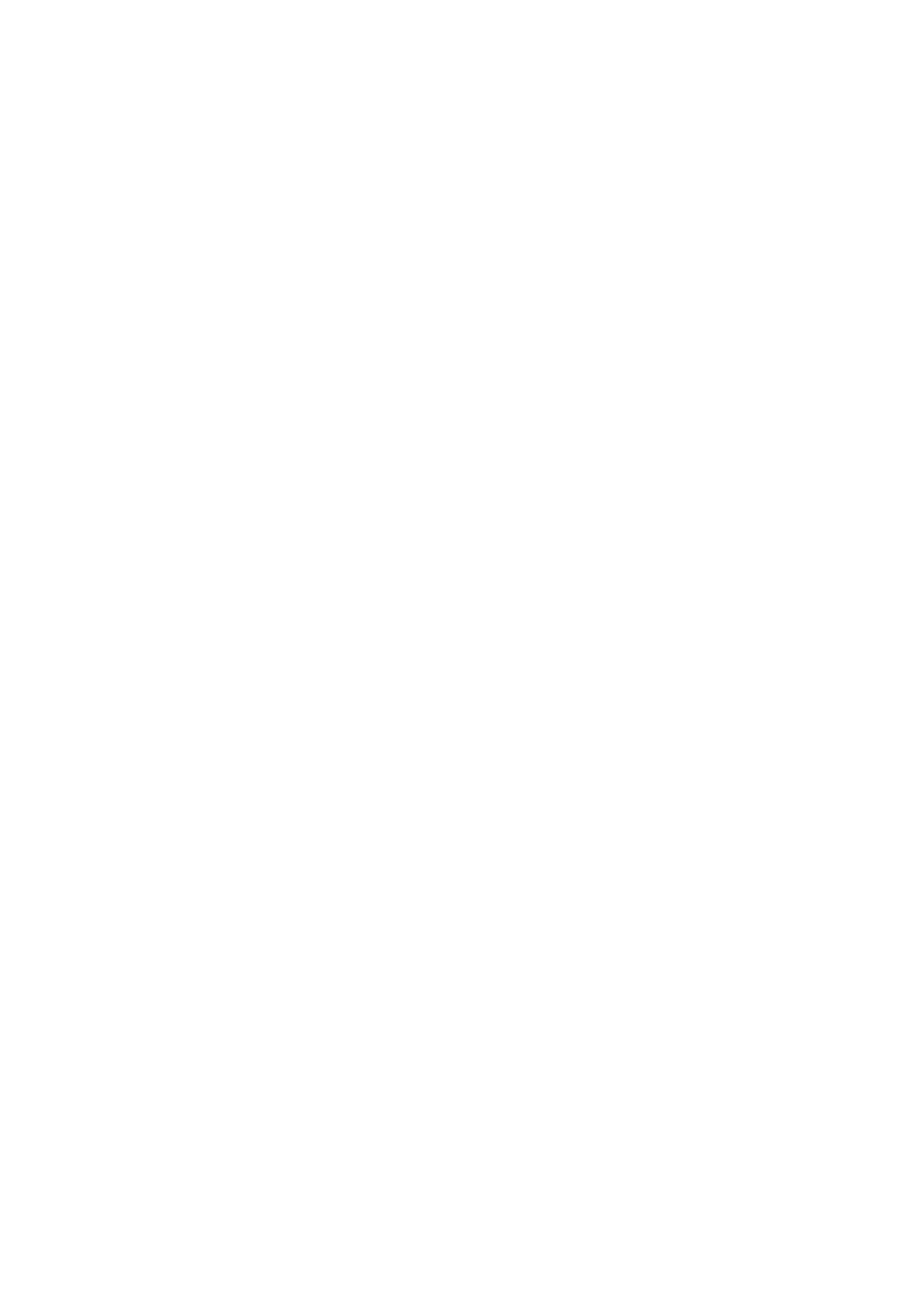# Report on temperature range for deliverable 2.1.1 of the EMRP project MetMags

Michael Hall Materials Division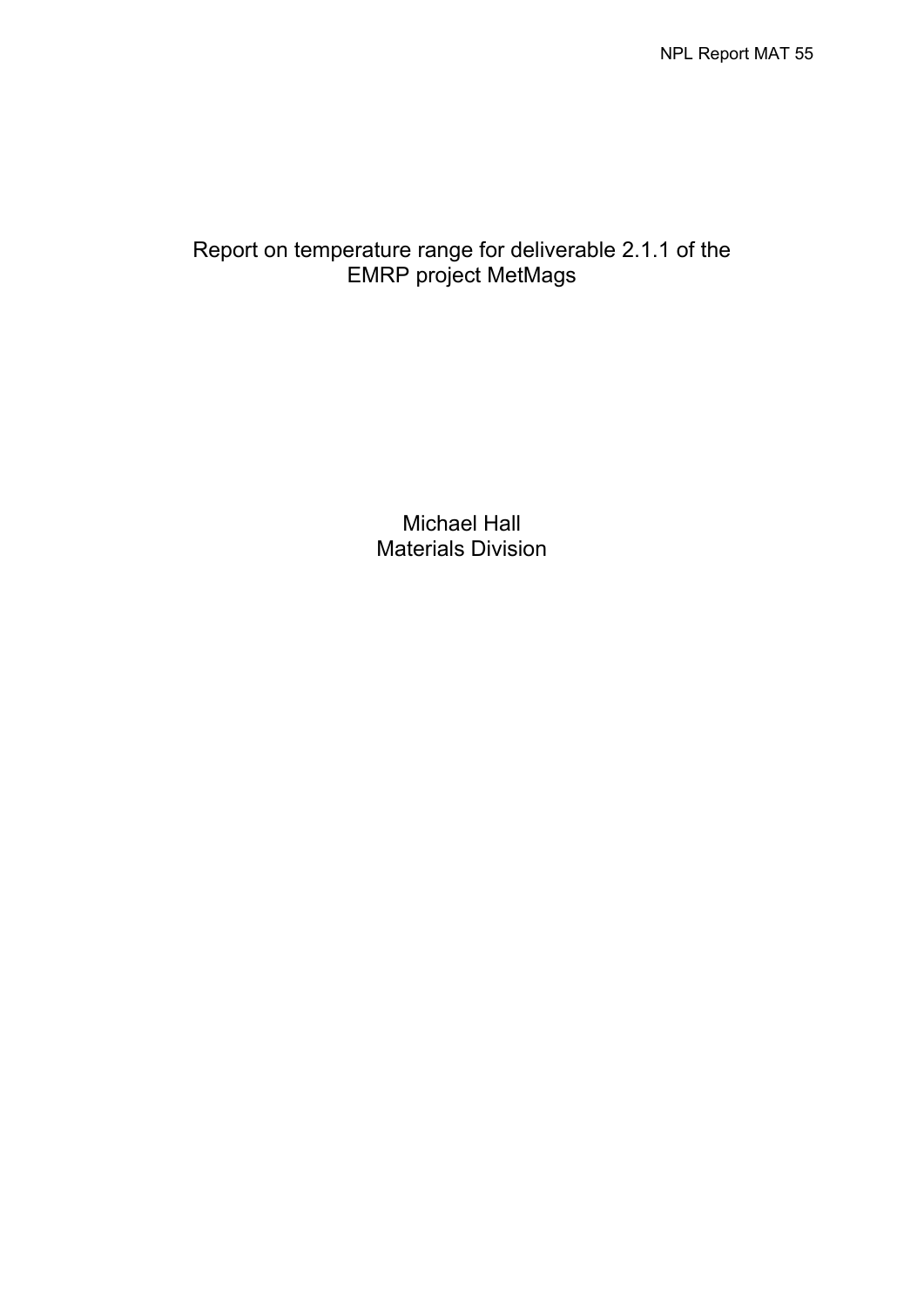Queen's Printer and Controller of HMSO, 2012

ISSN 1754-2979

National Physical Laboratory Hampton Road, Teddington, Middlesex, TW11 0LW

Extracts from this report may be reproduced provided the source is acknowledged and the extract is not taken out of context.

Approved on behalf of NPLML by Alan Brewin, Head of Materials Division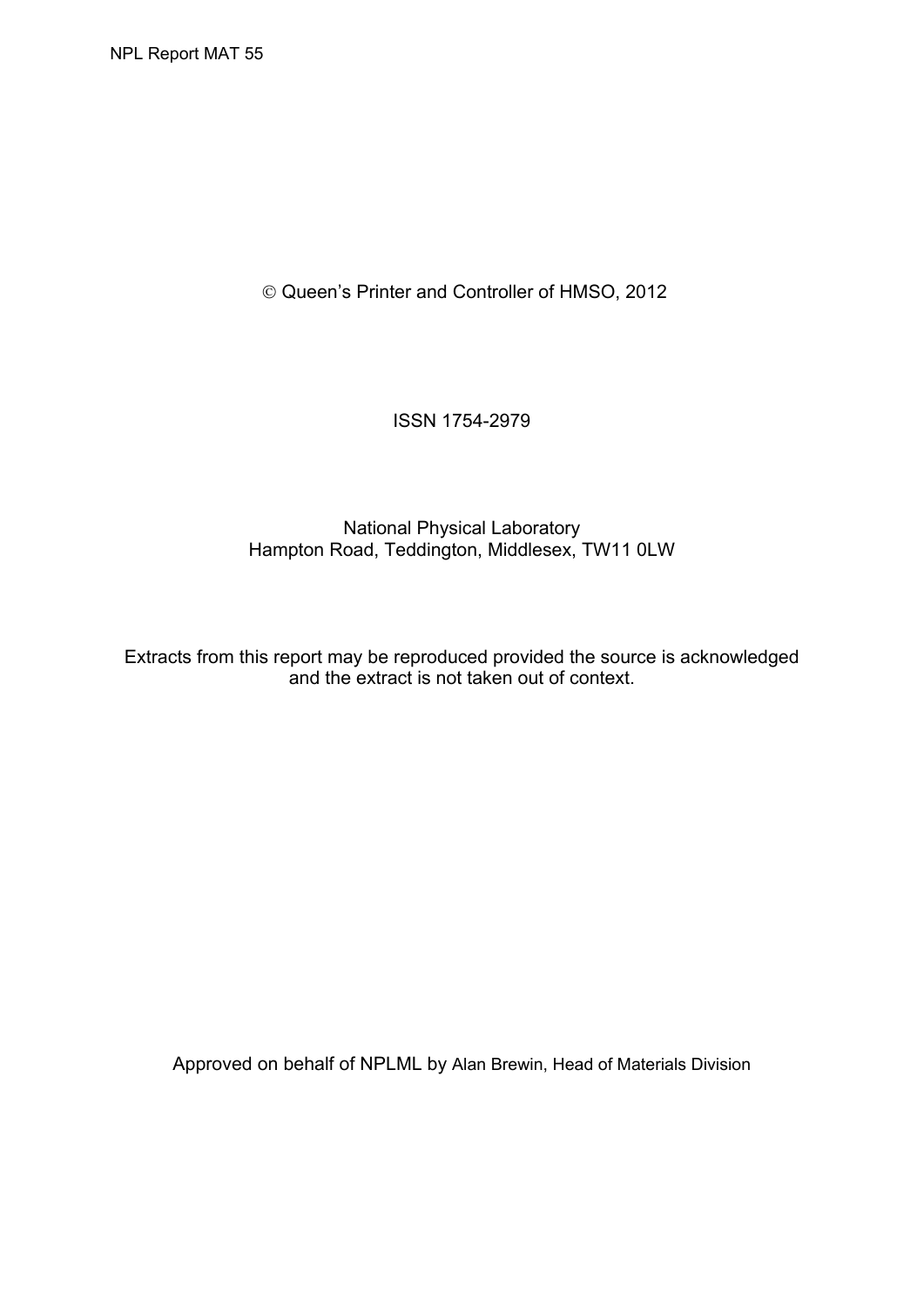# **Contents**

|                                                                    | $\overline{7}$ |
|--------------------------------------------------------------------|----------------|
|                                                                    |                |
|                                                                    |                |
| 5INPUT RECEIVED AT STAKEHOLDER EVENT ON 12TH JANUARY 2012 AT NPL 8 |                |
|                                                                    |                |
|                                                                    |                |
|                                                                    |                |
|                                                                    | - 10           |
|                                                                    | - 10           |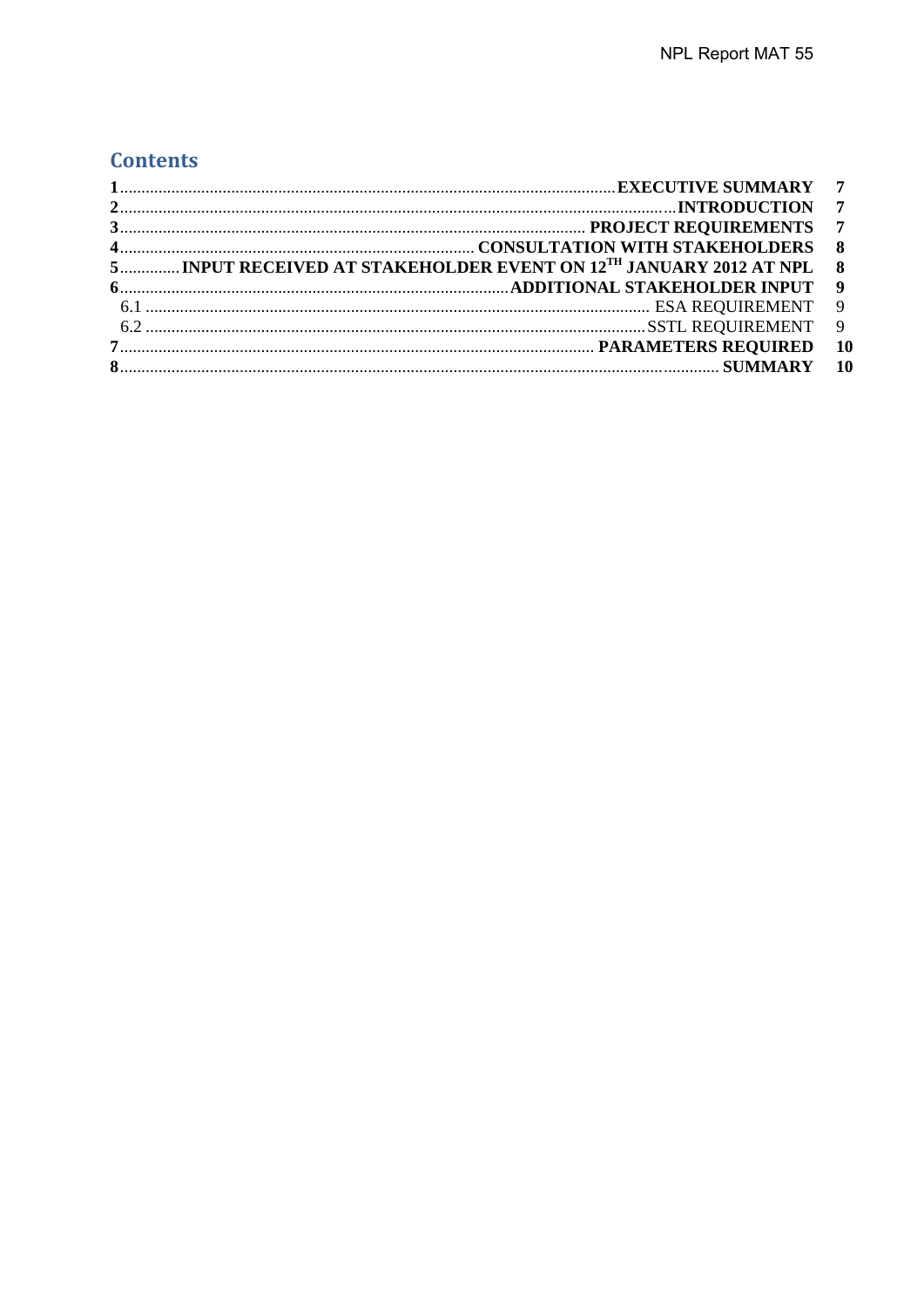NPL Report MAT 55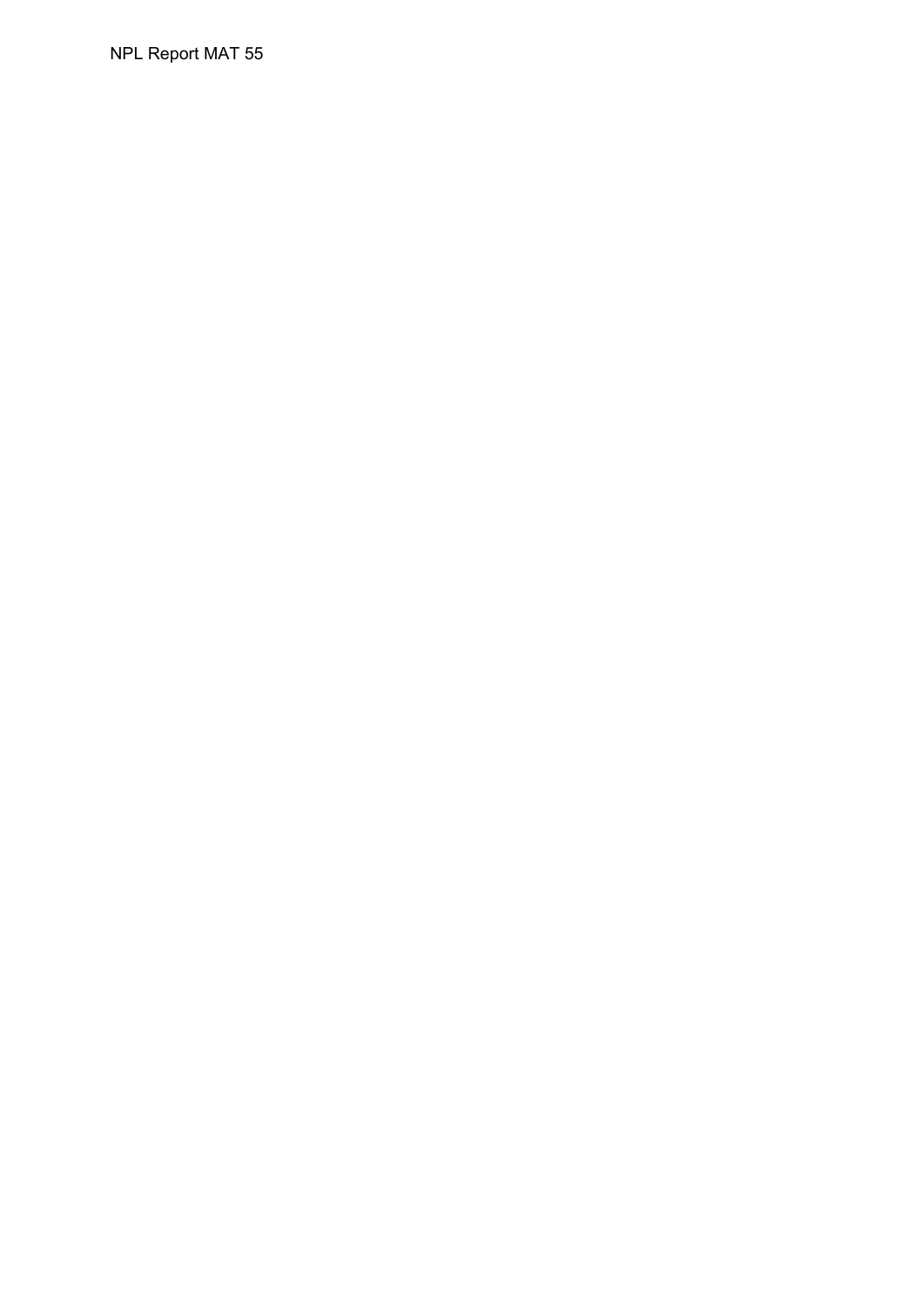#### **2 EXECUTIVE SUMMARY**

Consultation on the temperature range for the report of deliverable 2.1.1 of the EMRP MetMags project was held at the UK Magnetics Society seminar "Novel Magnetic Sensors" hosted by NPL on  $12<sup>th</sup>$  January 2012. At this seminar a panel discussion was held at which the opinions of those attending were used as input to the temperature range. Additionally, third party work at NPL and letters of support from stakeholders were also used. The temperature range decided upon for the measurement of gain, linearity and DC offsets was  $-55$  °C to 125 °C.

#### **3 INTRODUCTION**

As part of deliverable 2.1.1 of the EMRP project MetMags (Metrology for Advanced Industrial Magnetics) a report on the temperature range of task 2.1. of WP2 "Magnetic Sensors Testing and Calibration" was required. In this document the stakeholder consultations that were held to determine this temperature range is presented.

#### **4 PROJECT REQUIREMENTS**

Below is text taken from the EMRP proposal for JRP – 11i.

Task 2.1: Calibration of magnetic sensors at operational temperatures (**NPL,** CMI, Bartington Instruments, Rutherford Appleton Laboratory) Start month 6, End month 24. Measurements on sensors until month 36.

The aim of this task is to establish traceable measurement methods to determine the temperature dependence of technologically significant sensor quantities such as gain, linearity, offsets and noise for operational temperatures in the range of  $-40^{\circ}$ C to 100 °C.

Description of work: **This task will initially establish the scope of the measurement requirements (Deliverable 2.1.1) through widespread consultation with industrial users at a stakeholder event** held within the first 6 months. It will then be necessary to implement methods to control the temperature without interfering with the magnetic environment to perform the calibrations identified. Users will then be able to establish the required temperature coefficients with an uncertainty that meets their requirements. The project collaborators Rutherford Appleton Laboratory and Bartington Instruments Limited will provide expertise to this task.

| <b>Deliverable</b><br>number | <b>Deliverable</b><br>description<br>(Ensure it is stated<br>clearly and is C-<br>SMART <sub>*</sub> ) | Lead<br><b>Participant</b> | Other<br><b>Participant</b><br>s | <b>Deliverable</b><br>type | <b>Delivery</b><br>date |
|------------------------------|--------------------------------------------------------------------------------------------------------|----------------------------|----------------------------------|----------------------------|-------------------------|
| 2.1.1                        | Report on the scope<br>of the required<br>temperature<br>measurements.                                 | NPL                        | All                              | Report                     | M <sub>6</sub>          |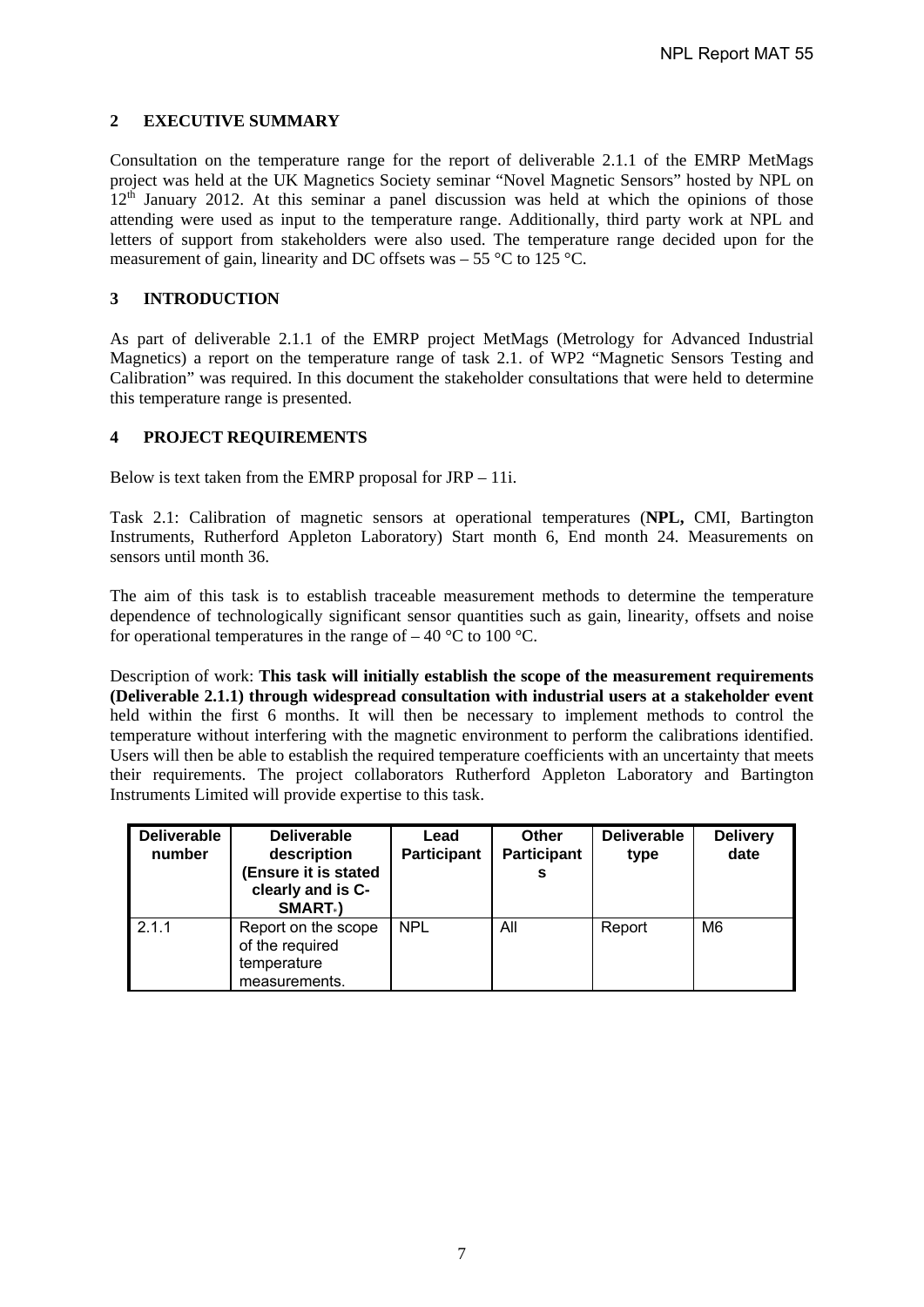#### **5 CONSULTATION WITH STAKEHOLDERS**

Information on the required temperature range was obtained from the stakeholders in the following ways:

- 1. Experience of individual NMI's from previous projects
- 2. Informal discussions with industry at seminars, project reviews, business meetings etc.
- 3. Letters of support for project and business proposals
- 4. Panel discussion at the UK Magnetics Society seminar "Novel Magnetic Sensors" held at NPL on January  $12^{th}$  2012.

Numbers 3 and 4 are presented in this report.

The "Novel Magnetic Sensors" seminar of #4, was also an early dissemination activity of the EMRP projects MetMags. Five of the speakers at the seminar were from this project.

The programme for the UK Magnetics Society seminar "Novel Magnetic Sensors" is included in Appendix A.

The list of delegates attending the UK Magnetics Society seminar "Novel Magnetic Sensors" is included in Appendix B.

#### **6 INPUT RECEIVED AT STAKEHOLDER EVENT ON 12TH JANUARY 2012 AT NPL**

Summary of the comments received from the audience follows:

Olivier Masseglia From Bartington Instruments Ltd. informed the meeting that the upper limit should cover the 125 °C experienced during "down hole" measurements for the oil and gas industry.

Nick Rouse from Telcon Limited agreed that the "down hole" use of magnetic sensors required 125  $\mathrm{C}$ .

Andrew Fittock from Vacuumschmelze stated that the minimum temperature should be the – 55  $^{\circ}C$ required by the Aerospace industry.

Olivier Masseglia From Bartington Instruments Ltd agreed with the – 55 °C.

Comments also received that 100 °C would cover automotive. The proposed range would also cover rail. Transport requirements are therefore covered by the proposed - 55 °C to 125 °C.

CMI who are a partner of WP2 of the EMRP MetMags project collaborate with the Czech Technical University (CTU) in Prague. CTU has established -  $20^{\circ}$ C to + 60 °C for DC offset measurements. The proposed range of - 55  $\degree$ C to 125  $\degree$ C covers this.

**The temperature range - 55 °C to 125 °C meets these requirements.**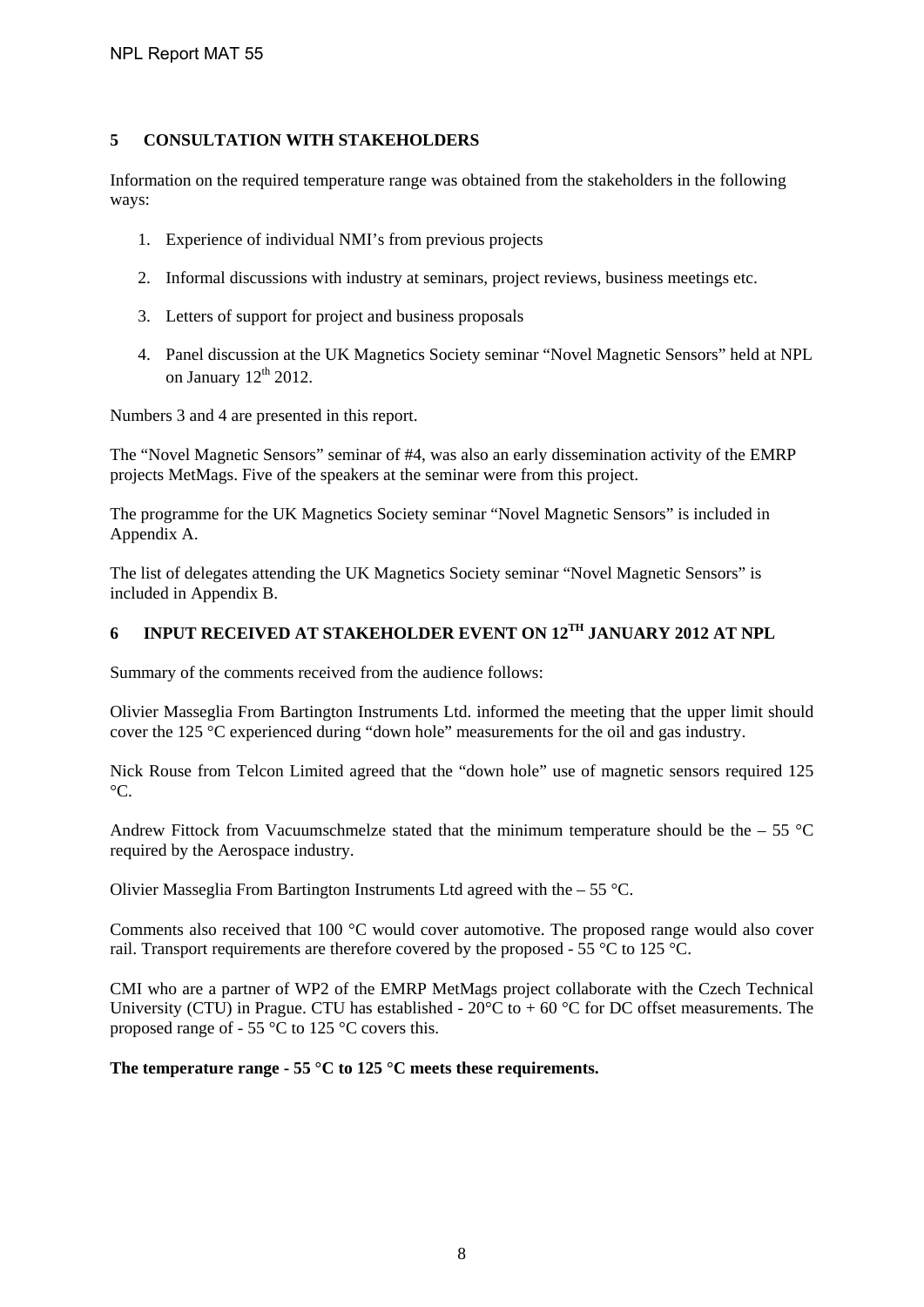#### **7 ADDITIONAL STAKEHOLDER INPUT**

Information received from ESA and SSTL.

#### 7.1 ESA REQUIREMENT

In a letter of support for the MetMags project dated  $4<sup>th</sup>$  October 2012, Laurent Trougnou from ESA highlighted the need for low magnetic field measurement capabilities:

"Magnetometry is an important aspect of space exploration. Magnetometers are flown on-board scientific spacecraft to study such phenomena as the complex plasma interactions between the solar wind and the Earth's magnetosphere, to retrieve information about the deep interior of planets, or to map the Earth's magnetic field with ever increasing resolution and accuracy.

The ground calibration of space magnetometers is an important step for the success of each space mission flying scientific magnetometers.

The development of cutting-edge ambient field cancellation systems, stable over periods of hours, the application of stable, accurate fields of controlled orientation and magnitude, and the development of best practice guides/standards to improve cross calibration between instruments calibrated in different facilities, are important aspects."

The temperature requirement for space related missions appears in the ESA Statement of Work "Compact Low Noise Magnetic Gradiometer" from which the following environmental information was obtained:

Operating temperature: 5ºC – 60ºC

Survival temperature:  $-40^{\circ}\text{C} - 60^{\circ}\text{C}$  (without need of recalibration or loss of performance)

Humidity: 0 - 60%, non-condensing

EMC: EN 61326-1 (Electrical equipment for measurement, control and laboratory use – EMC requirements)

#### **The temperature range - 55 °C to 125 °C meets these requirements.**

#### 7.2 SSTL REQUIREMENT

In a letter of support for the MetMags project dated 1<sup>st</sup> October 2010 from Simon Fellowes from SSTL said:

"Surrey Satellite Technology Limited would like to be kept informed about progress on the project

"Metrology for Advanced Industrial Magnetics".

In particular we would be very interested in the ability to magnetically calibrate some of our equipment over a temperature range -40 °C to +100 °C. Our existing requirement of -25 °C to +55 °C would be covered by this. Once the facility is up and running please do contact us. I can think of at least three tests that we would like to conduct under these conditions, with time I believe more tests would appear.

Thanks for keeping us informed about pending progress with your test facilities."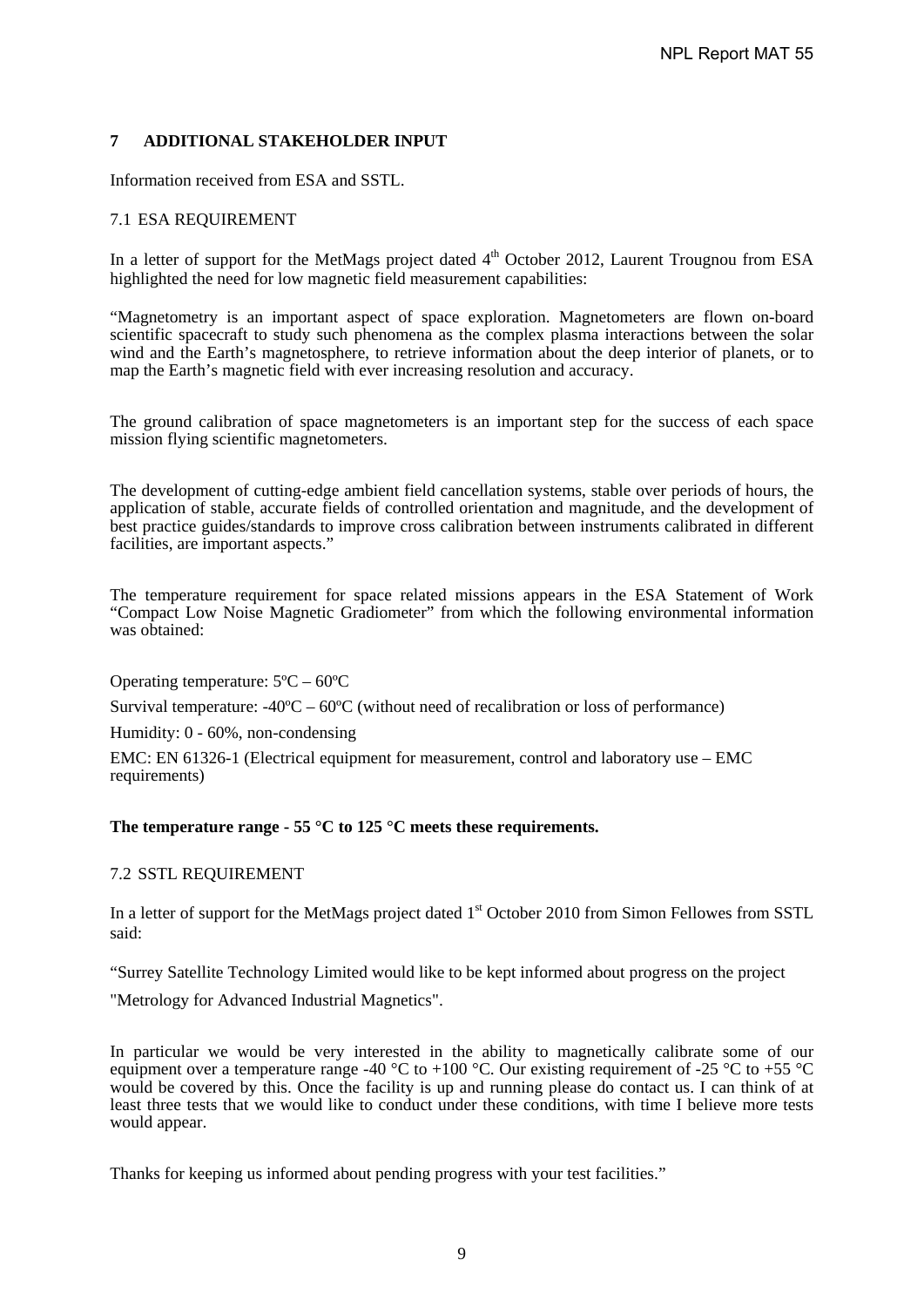#### **The temperature range - 55 °C to 125 °C meets these requirements.**

#### **8 PARAMETERS REQUIRED**

For the temperature range decided, the magnetic sensor parameters that need to be calibrated so that the magnetic field of interest can be determined are:

- $\bullet$  Gain
- Linearity
- DC offsets
- Orthogonality
- AC field rejection

Of these, the first three are expected to have significant temperature coefficients.

#### **Therefore, the calibration of gain, linearity and DC offsets will be established for a temperature range of - 55 °C to 125 °C.**

#### **9 SUMMARY**

Following consultation with stakeholders, measurement capability will be established within the MetMags project partners for the calibration of gain, linearity and DC offset in the temperature range  $-55$  °C to 125 °C.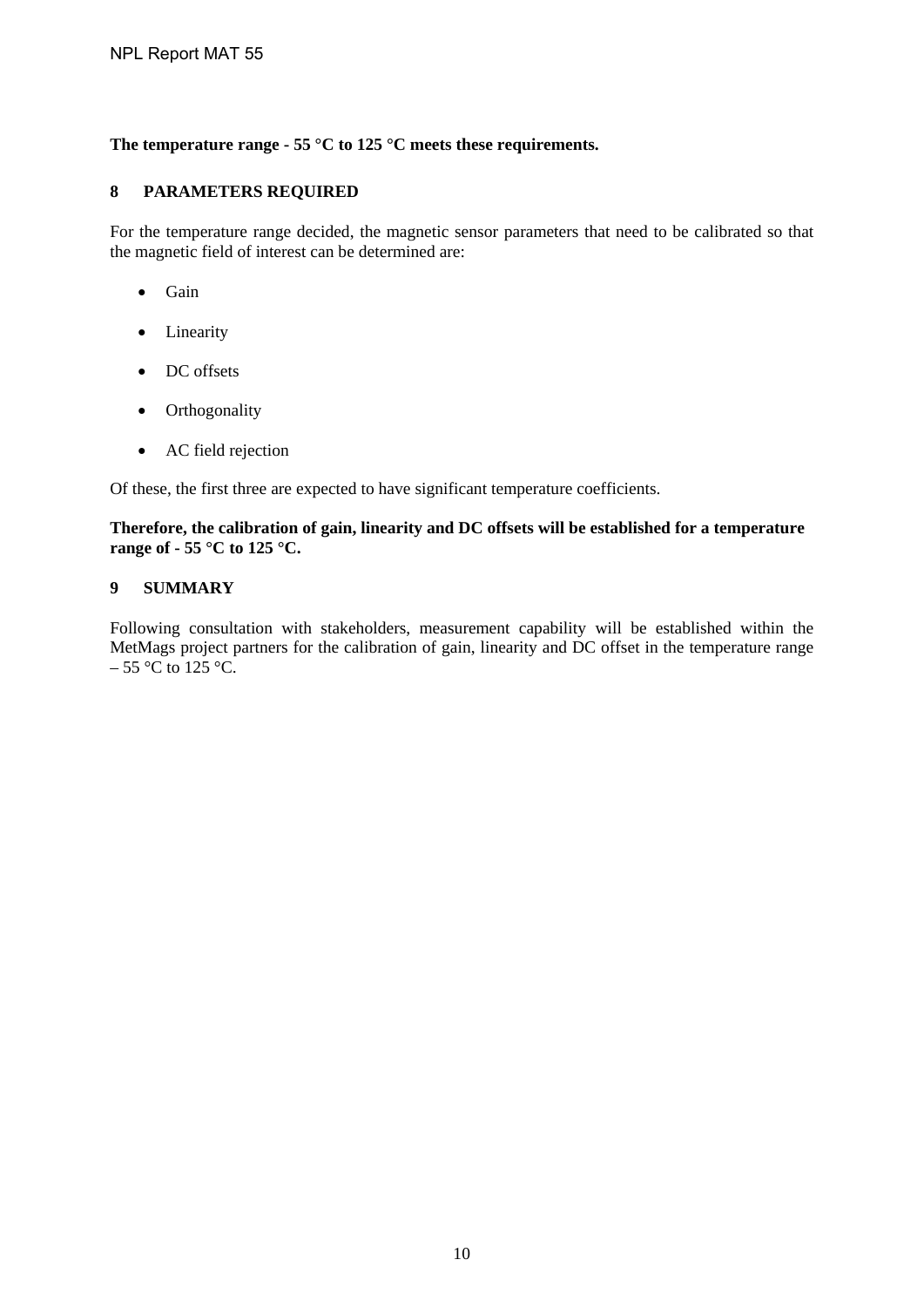

Grove Business Centre Grove Technology Park Wantage Oxfordshire OX129FA UK tel: +44 (0) 1235 770652 fax: +44 (0) 1235 772295 email: iward@ukmagsoc.co.uk www.ukmagsoc.org

one day seminar

# **Novel Magnetic Sensors** Thursday, 12 January 2012

at

#### National Physical Laboratory, Teddington, Middlesex

Industry's drive towards enhancing the capabilities of magnetic sensors presents a constant challenge to the underpinning researcher, which must therefore achieve an equivalent step change in performance. Furthermore, the testing, characterisation and calibration of such sensors must account for the ever-expanding range of technologies, applications and environments that sensors are required to reliably operate within. In recognition of this and to celebrate the beginning of the EC (EMRP) funded project entitled "Metrology for Advanced Industrial Magnetics", this one-day seminar will discuss current and future developments in magnetic sensor technology and the corresponding evolution of traceable measurements and validation tools required.

## **PROGRAMME**

- Chairman: Stuart Harmon, National Physical Laboratory
- from 0900 REGISTRATION/COFFEE
- 1000 Welcome/Introduction
- 1015 The MetMags Project: European Metrology for Magnetic Sensors Dr Hans Schumacher, Physikalisch-Technische **Bundesanstalt, Germany**
- 1045 Microwave Damping Measurement Methods for the Development of TMR and Spin Torque Sensors Massimo Pasquale, INRiM, Italy
- 1115 Metrology Based on the Spin-Dependent Hall **Effect in Semi-Conductors** Dr Elisa De Ranieri, Hitachi Cambridge Laboratory
- 1145 Towards the Numerical Modelling of Nanostructured Magnetic Field Sensors Alessandra Manzin, INRIM, Italy
- 1215 LUNCH
- Chairman: Dr Hans Schumacher, Physikalisch-Technische Bundesanstalt, Germany
- 1345 So. You Need Reliable Magnetic Sensors You Can Use With Confidence? How the Facilities and Field Standards at NPL can help Dr Michael Hall, National Physical Laboratory
- 1415 Developing a Magnetic Gradiometer for Space **Applications** Dr Doug Griffin, Rutherford Appleton Laboratory
- 1445 Challenges in Designing Customised Fluxgate **Magnetic Field Sensors** Oliver Masséglia, Bartington Instruments Ltd

1515 Panel Discussion This informal Q & A session will give researchers, manufacturers and industrial end users an opportunity to discuss the scope of this and future EMRP projects with members of the Metrology for Advanced Industrial Magnetics group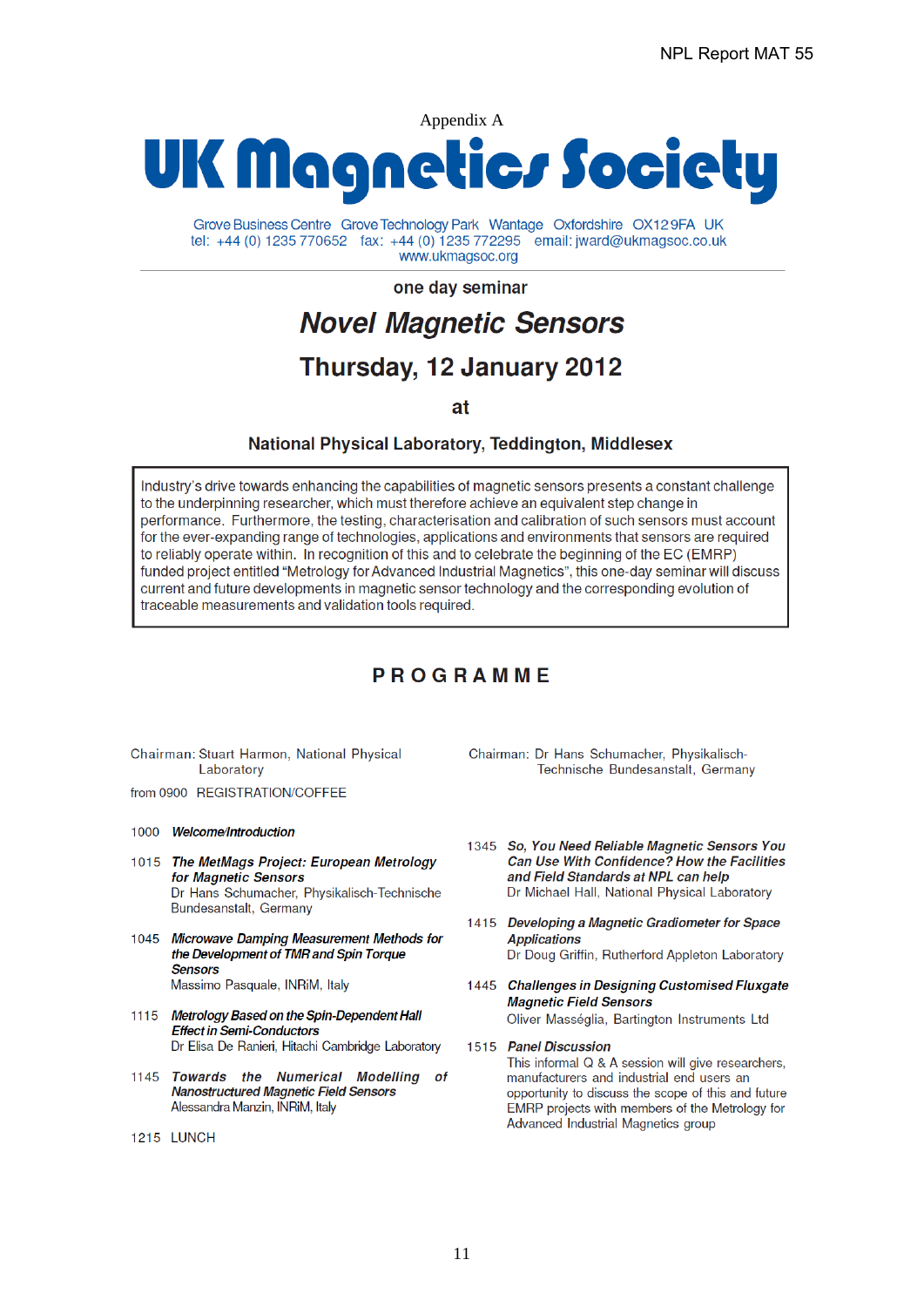# Appendix B UK Magnetics Society

Grove Business Centre Grove Technology Park Wantage Oxfordshire OX129FA UK tel: +44 (0) 1235 770652 fax: +44 (0) 1235 772295 email: jward@ukmagsoc.co.uk www.ukmagsoc.org

# **Novel Magnetic Sensors**

one day seminar

at

### **National Physical Laboratory**

# Thursday, 12 January 2012

# **ATTENDEE LIST**

| Mr Ibukun Adewale          | University of Newcastle upon Tyne, School of Elec, Elec & Comp Engineering |
|----------------------------|----------------------------------------------------------------------------|
| Mr Mohammed Alamin         | University of Newcastle upon Tyne, School of Elec, Elec & Comp Engineering |
| Miss Carolina Calderon     | <b>Health Protection Agency</b>                                            |
| Mr Zhirui Chen             | Aeristech Ltd                                                              |
| Dr Marco Coisson           | <b>INRIM, Italy</b>                                                        |
| Dr Elisa De Ranieri        | <b>Hitachi Cambridge Laboratory</b>                                        |
| Dr Lev Dorosinsky          | <b>UME, Turkey</b>                                                         |
| <b>Mr Tony Drake</b>       | Consultant                                                                 |
| <b>Mr Andrew Fittock</b>   | Vacuumschmelze (UK and Ireland)                                            |
| Dr Doug Griffin            | <b>Rutherford Appleton Laboratory</b>                                      |
| <b>Dr Michael Hall</b>     | <b>National Physical Laboratory</b>                                        |
| Mr Hamed Hamzehbahmani     | Wolfson Centre for Magnetics, Cardiff University                           |
| <b>Mr Stuart Harmon</b>    | <b>National Physical Laboratory</b>                                        |
| <b>Mr Richard How</b>      | <b>Infolytica Europe</b>                                                   |
| Dr Cedric Hugon            | Oxford Instruments, Magnetic Resonance                                     |
| Mr Michal Janosek          | Czech Metrology Institute, Czech Republic                                  |
| Mr Barry Joplin            | <b>QinetiQ Limited</b>                                                     |
| Dr Olga Kazakova           | <b>National Physical Laboratory</b>                                        |
| <b>Mr Anthony Lonsdale</b> | Sensor Technology Ltd                                                      |
| Dr Alessandra Manzin       | <b>INRIM, Italy</b>                                                        |
| Dr Oliver Messeglia        | <b>Bartington Instruments Ltd</b>                                          |
| <b>Mr Vishal Panchal</b>   | <b>National Physical Laboratory</b>                                        |
| Dr Massimo Pasquale        | <b>INRIM, Italy</b>                                                        |